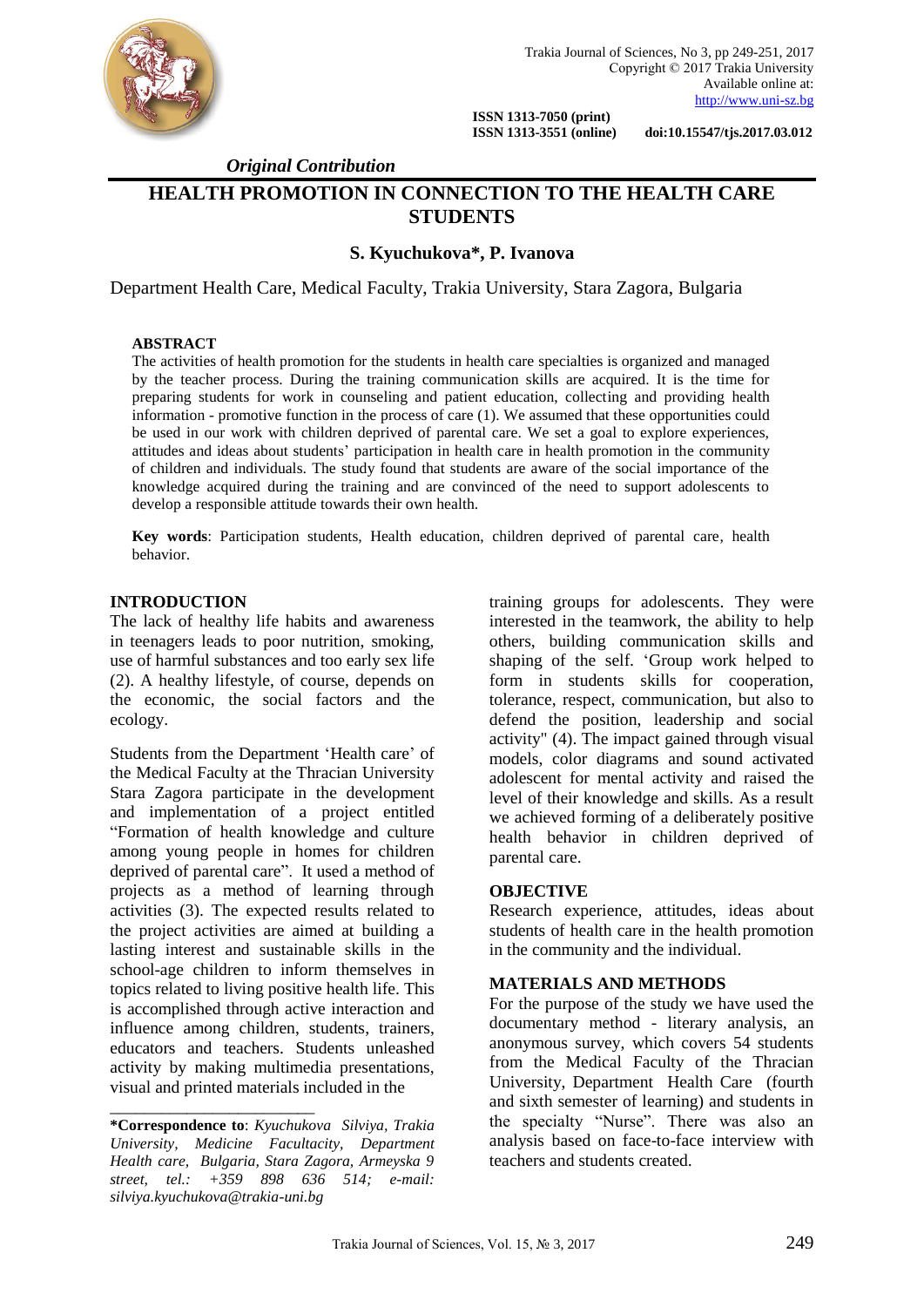## **RESULTS AND DISCUSSION**

According to the students the health promotion and prevention of socially significant diseases began during the training. All respondents - 98% are willing to participate in activities related to health promotion. According to 56% of the students people do not pay enough attention to their health until there is a medical problem and only then tend to change their attitude.

Respondents who believe that man must be convinced of the connection between health behavior and health is 83%. According to 42% of the students the information must be presented in an appropriate manner according to the cultural and age differences. Currently

### *KYUCHUKOVA S., et al.*

the schools are occupied by printed and verbal information technologies. According to 63% of participants the use of presentations is much more appropriate because the background, the sound and the design have a strong impact on all the senses of the adolescents and that's why this is the most successful information technology method to improve the level of their knowledge and skills for formation of positive health behavior. Only 33% of the students consider printed and verbal information technologies for being successful methods for their perceptions and thinking and only 4% considered Role Playing Games as being appropriate method for these kinds of educational goals. (**Figure 1**).



**Figure 1.** Methods impact on perceptions

The question that is finally important is "Do these promotion activities connected to health have an impact on the concerns of adolescents about health problem in general? "Almost all

respondents- 91% believe that by training the young people are given a much greater clarity on the problems encountered in this age. Only 9% of students did not answer. (**Figure 2**)



**Figure 2.** Impact on participants